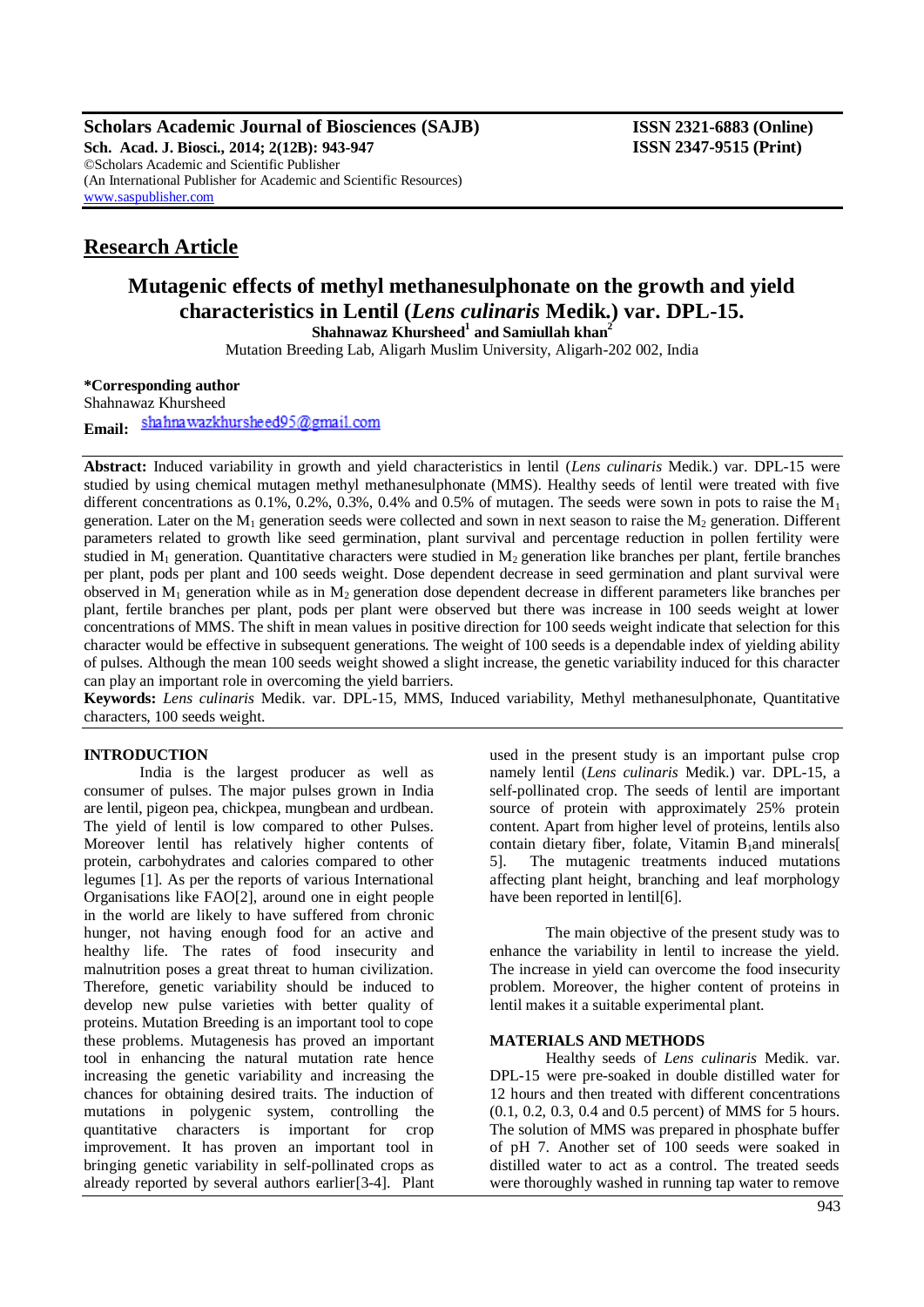the residual effect of mutagen. The seeds were sown in  $10'' \times 15''$  pots to raise the M<sub>1</sub> generation in the crop season 2010-2011. Different biological parameters related to growth like seed germination, inhibition, plant survival and reduction in pollen fertility were studied in  $M_1$  generation. Seeds of  $M_1$  plants were collected separately and were sown to raise  $M_2$ generation in 2011-2012. The  $M_2$  generation was screened for quantitative characters like plant height, number of branches per plant, number of fertile branches per plant, number of pods per plant and 100 seeds weight. Different formulas were used to calculate the different parameters as:

#### **Seed germination**

After recording germination counts, the percentage of seed germination was calculated on the basis of total number of seeds sown in the pots.

$$
Germanation(\%) = \frac{No. of seeds germinated}{No. of seeds sown} \times 100
$$

#### **Inhibition**

The following formula was used to calculate the percentage of inhibition, injury or reduction.

Percentage inhibition or Percentage injury or Percentage reduction  $\frac{\text{Control} - \text{Treated}}{9 \times 100} \times 100$ Control  $=$ 

#### **Statistical analysis**

Data collected for quantitative traits in  $M<sub>2</sub>$  generation were subjected to statistical analysis in order to assess the extent of induced variation, as indicated below:

## $\mathbf{Mean}\left(\overline{\mathbf{X}}\right)$

The mean was computed by taking the sum of a number of values  $(X_1, X_2, \ldots, X_n)$  and dividing by the total number of values (N) involved, thus;

$$
\overline{\mathbf{X}} = \frac{\mathbf{X}_1 + \mathbf{X}_2 + \dots + \mathbf{X}_n}{N}
$$
  
Where,  $X_1, X_2, \dots, X_n = \text{Observations}$ 

 $N =$  Total number of observations involved

#### **Standard deviation (S.D.)**

The standard deviation was calculated by the following formula for each parameter of study.

$$
S.D.=\sqrt{\frac{(\overline{X}-X_1)^2 + (\overline{X}-X_2)^2 + \dots + (\overline{X}-X_n)}{N}}
$$
  
Where,  $(\overline{X})$  = Mean of the observations involved  
 $X_1, X_2, \dots, X_n$  = observation

 $N = Total number of observations$ 

**Standard error (S.E.)**

S.E. = 
$$
\frac{\text{S.D. of sample}}{\sqrt{\text{N}}}
$$
  
Where, S.D. = Standard deviation  
N = Number of observations

# **RESULTS**

**Biological study**

Data recorded in  $M_1$  generation on seed germination, plant survival at maturity and pollen fertility in control and mutagen treated population are presented in Table-1.

The control showed 96.66% seed germination, whereas the germination was decreased with increasing concentrations of MMS and the range was 78.33-95%. Higher concentrations of mutagen produced more inhibition in seed germination. In control population, plant survival was 95% at maturity. In MMS treated plants, survival was low and it ranged from 70.18- 94.80%. Though about 2% pollen sterility was recorded in control plants but it increased with increase in the concentrations of mutagen. The maximum pollen sterility was 23.21% at 0.5% MMS treatment.

#### **MORPHOLOGICAL MUTANTS**

Data on morphological mutants namely dwarf, tall and bushy are given in Table-3. In general, mutation frequency increased with increase in concentration of mutagen. Dwarf and bushy mutants were not recorded at lower concentration of mutagen whereas at higher concentration of mutagen tall and bushy mutants were not observed. Moreover, different variations in leaflet size were observed in treated population also ranging from broad to small size leaflets.

#### **QUANTITATIVE CHARACTERS**

Data recorded on different quantitative characters namely, number of branches per plant, number of fertile branches per plant, number of pods per plant and 100 seeds weight are given in Table-2. Mean values of the quantitative characters, except 100 seeds weight shifted in negative direction. Weight of 100 seeds in control population was 3.2g where as in 0.1-0.3% mutagen treated population it ranged from 7.1-3.1g. The weight of 100 seeds decreased considerably at the highest concentrations (0.4 and 0.5% MMS). The shift in mean values in positive direction for 100 seed weight indicate that selection for this character would be effective in subsequent generations. The weight of 100 seeds is a dependable index of yielding ability of pulses. Although the mean 100 seeds weight showed a slight increase, the genetic variability induced for this character can play an important role in overcoming the yield barriers.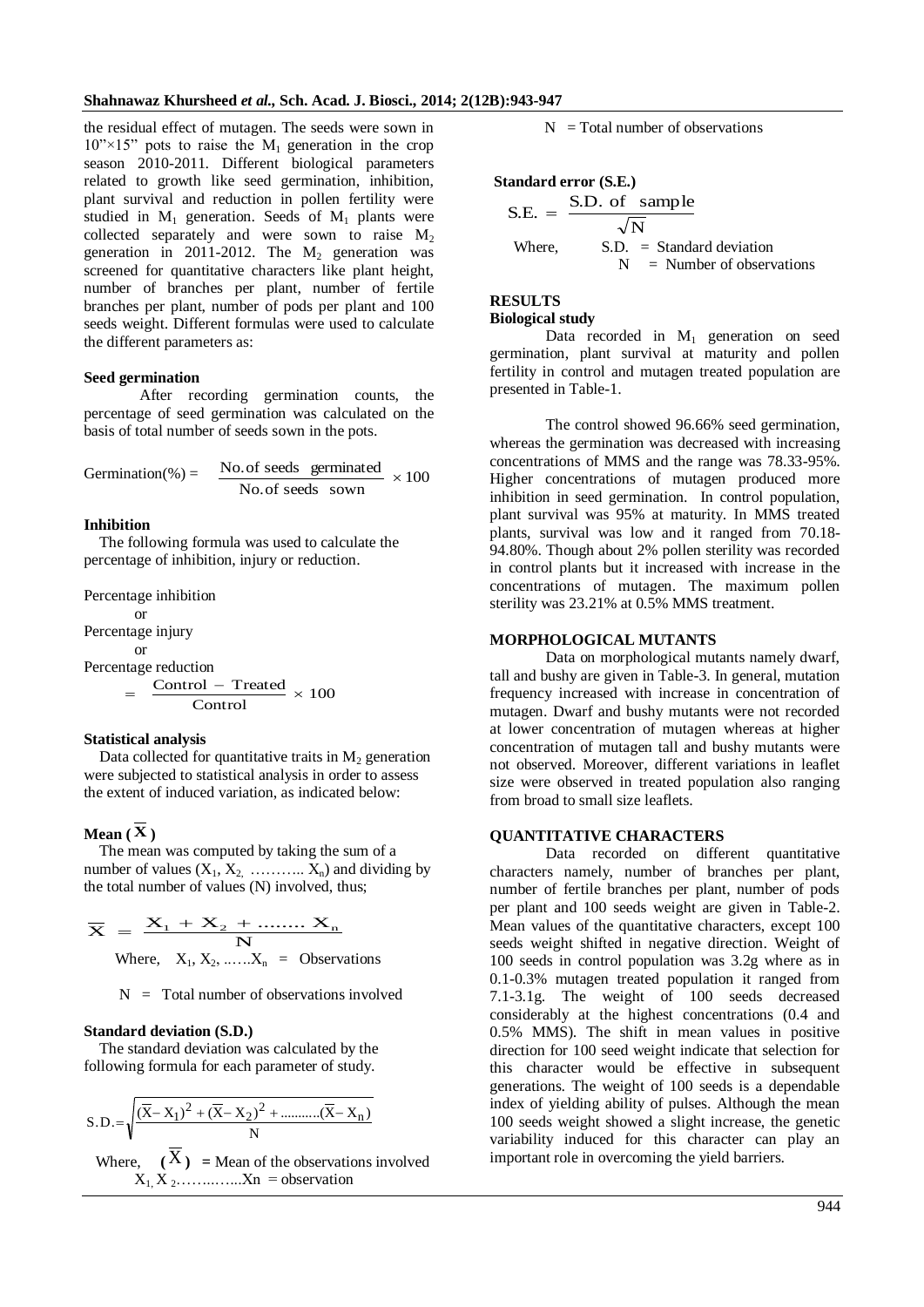

**Plate-I** A. Control mutant , B. Dwarf mutant, C. Tall mutant, D. Bushy mutant



A. Leaflet of control plant, B. Broad leaflet of variant, C. Small leaflet of variant, D. Pods of control plant, E. Large pods of variant, F. Small pods of variant

| Table 1: Effect of different concentrations of MMS on seed germination, plant survival at maturity and pollen |  |
|---------------------------------------------------------------------------------------------------------------|--|
| sterility of Lens culinaris Medik. var. DPL-15 in $M_1$ generation.                                           |  |

| Treatment   | Germination(%) | Plant survival $(\%)$ | Percentage reduction in<br>Pollen fertility |
|-------------|----------------|-----------------------|---------------------------------------------|
|             |                |                       |                                             |
| Control     | 96.66          | 95                    | 1.22                                        |
| 0.1% MMS    | 95             | 94.80                 | 4.96                                        |
| $0.2\%$ MMS | 91.66          | 89.48                 | 7.24                                        |
| $0.3\%$ MMS | 86.66          | 84.22                 | 14.33                                       |
| $0.4\%$ MMS | 80             | 73.69                 | 19                                          |
| $0.5\%$ MMS | 78.33          | 70.18                 | 23.21                                       |

Table 2: Effect of different concentrations of MMS on the quantitative characters of *Lens culinaris* Medik. var. **DPL-15 in M2 generation.**

| <b>Treatment</b> | Branches/plant<br>$\overline{X} \pm S.E.$ | Fertile<br>branches/plant<br>$\overline{X} \pm S.E.$ | Pods/plant<br>$\overline{X} \pm S.E.$ | 100 Seeds<br>weight(g)<br>$\overline{X} \pm S.E.$ |
|------------------|-------------------------------------------|------------------------------------------------------|---------------------------------------|---------------------------------------------------|
| Control          | $19.4 \pm 0.4$                            | $16.6 \pm 0.4$                                       | $51.4 \pm 0.9$                        | $3.2 \pm 0.1$                                     |
| $0.1\%$ MMS      | $16.4 \pm 0.4$                            | $13.6 \pm 0.4$                                       | $44.8 \pm 0.7$                        | $4.1 \pm 0.0$                                     |
| $0.2\%$ MMS      | $14.8 \pm 0.5$                            | $12.4 \pm 0.4$                                       | $41.6 \pm 0.8$                        | $7.10 \pm 0.1$                                    |
| $0.3\%$ MMS      | $12.8 \pm 0.3$                            | $10.6 \pm 0.4$                                       | $36 \pm 0.6$                          | $4.11 \pm 0.1$                                    |
| $0.4\%$ MMS      | $10.6 \pm 0.4$                            | $9.6 \pm 0.4$                                        | $33.2 \pm 0.7$                        | $3.1 \pm 0.1$                                     |
| $0.5\%$ MMS      | $9.4 + 0.4$                               | $9.0 \pm 0.3$                                        | $30.4 \pm 0.8$                        | $2.1 \pm 0.0$                                     |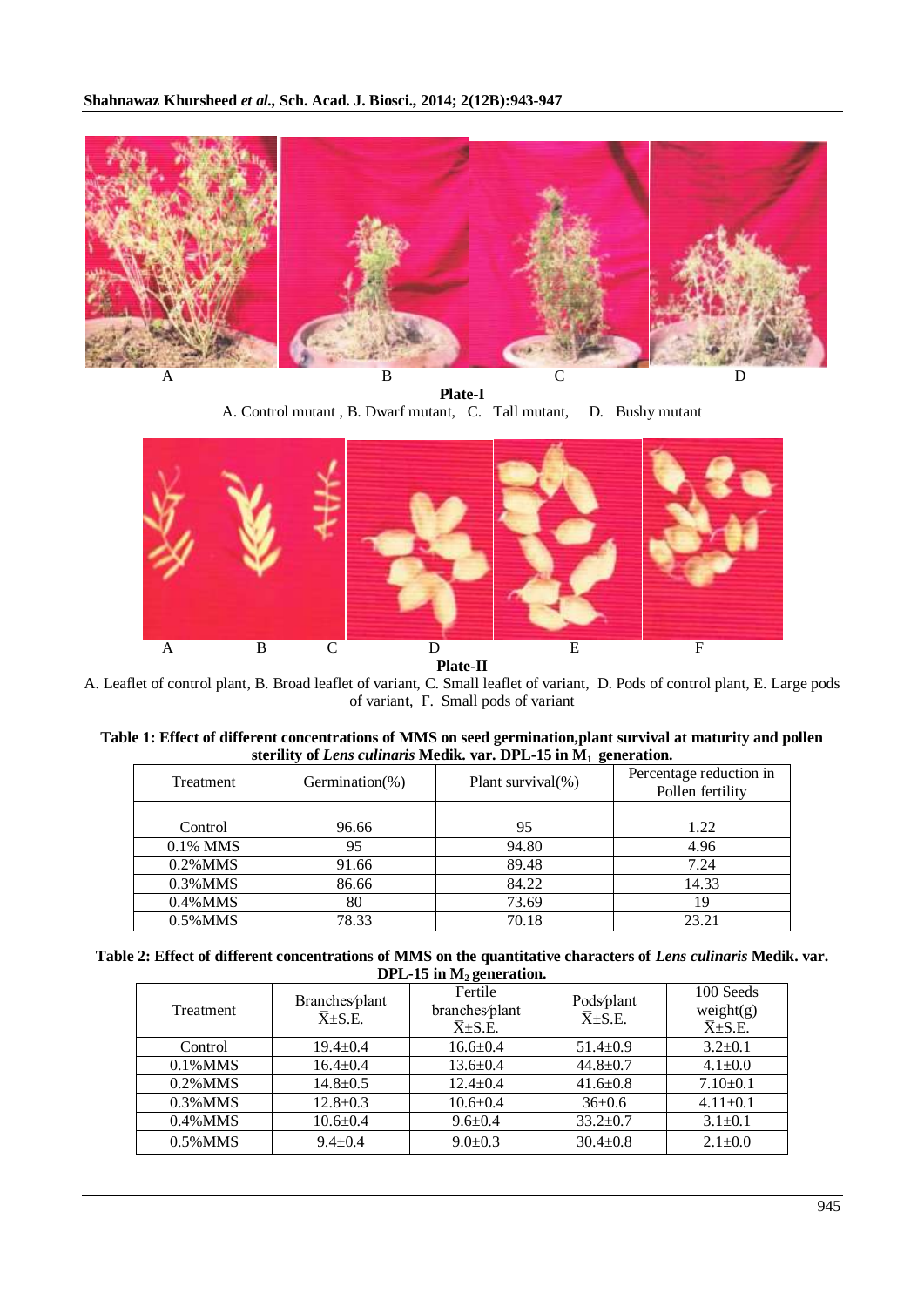|                                            |  |  | Table 3: Table showing frequency of morphological mutants of Lens culinaris Medik. var DPL-15 in different |  |  |
|--------------------------------------------|--|--|------------------------------------------------------------------------------------------------------------|--|--|
| concentrations of MMS in $M_2$ generation. |  |  |                                                                                                            |  |  |
|                                            |  |  |                                                                                                            |  |  |

| Treatment   | No. of<br>$M_2$ plants | Mutant/Frequency (%) |      |              |
|-------------|------------------------|----------------------|------|--------------|
|             |                        | Dwarf                | Tall | <b>Bushy</b> |
| Control     | 50                     |                      |      |              |
| 0.1% MMS    | 50                     |                      | (1)2 |              |
| $0.2\%$ MMS | 50                     | 1)2                  | (2)4 | 2)4          |
| 0.3% MMS    | 50                     | 2)4                  | (4)8 | 2)4          |
| $0.4\%$ MMS | 50                     | (3)6                 |      | (4)8         |
| 0.5% MMS    | 50                     | (4)8                 |      |              |





## **DISCUSSION**

 Mutagenesis induction is an important tool to bring variability in plants in short period of time. Reduction in seed germination in mutagen treated population has been explained earlier by workers[7] due to the delay or inhibition in physiological and biological processes necessary for seed germination. High frequency of pollen sterility was observed at higher concentrations of mutagen. This may be the result of meiotic abnormalities caused by the mutagen. The percentage of seed survival was decreased with the increase in concentration of mutagen. According to Sato and Gaul[8], the reduction in seedling survival occurs due to cytogenetic damage and physiological disturbance. In the present experiment seed germination, plant survival at maturity and pollen fertility decreased with increase in concentrations of mutagen. These are in conformity of findings of Jayabalan and Rao [9] in *Lycopersicon esculentum*, Sharma and Sharma in *Lens culinaris*[10].

Data on morphological mutants namely dwarf, tall and bushy are given in Table-3. In general, mutation frequency increased with increase in concentration of mutagen. Morphological mutants, as recorded in the present study, might be the result of pliotropic effects of mutated genes or chromosomal aberrations.

Different variations in leaflet size were also observed in treated population. These variations ranged from broad size to small size leaflets. Different morphological mutants have also been observed by Shah *et al* in Chickpea also[11].

Different quantitative characters are shown in Table 2, the mutation frequency increased linearly with increase in concentrations of mutagen. Higher concentrations of mutagens produced large number of mutants. This might be the result of pliotropic effects of mutated genes or chromosomal aberrations or gene mutations. As is shown in the Table-2, 100 seed weight increased up to the 0.2% MMS concentration. The shift in mean values in positive direction indicates that more positive mutations have occurred for these traits up to the concentration 0.2%. Similar correlation was reported earlier by Khan and Siddiqui [12] in mungbean and Kharkwal[13] in Chickpea. These results are also in conformity with the earlier findings of Scossiroli [14] and Wani *et al*.,[15]. However, no significant increase in seed weight was reported by Portdukhe *et al* [16] in durum wheat after gamma rays treatment. The improvement of quantitative characters might be result of pliotropic effects of mutated genes or chromosomal aberrations. In recent years, the role of mutation breeding in increasing the variability in quantitative characters has been proved beyond doubt[17-18].